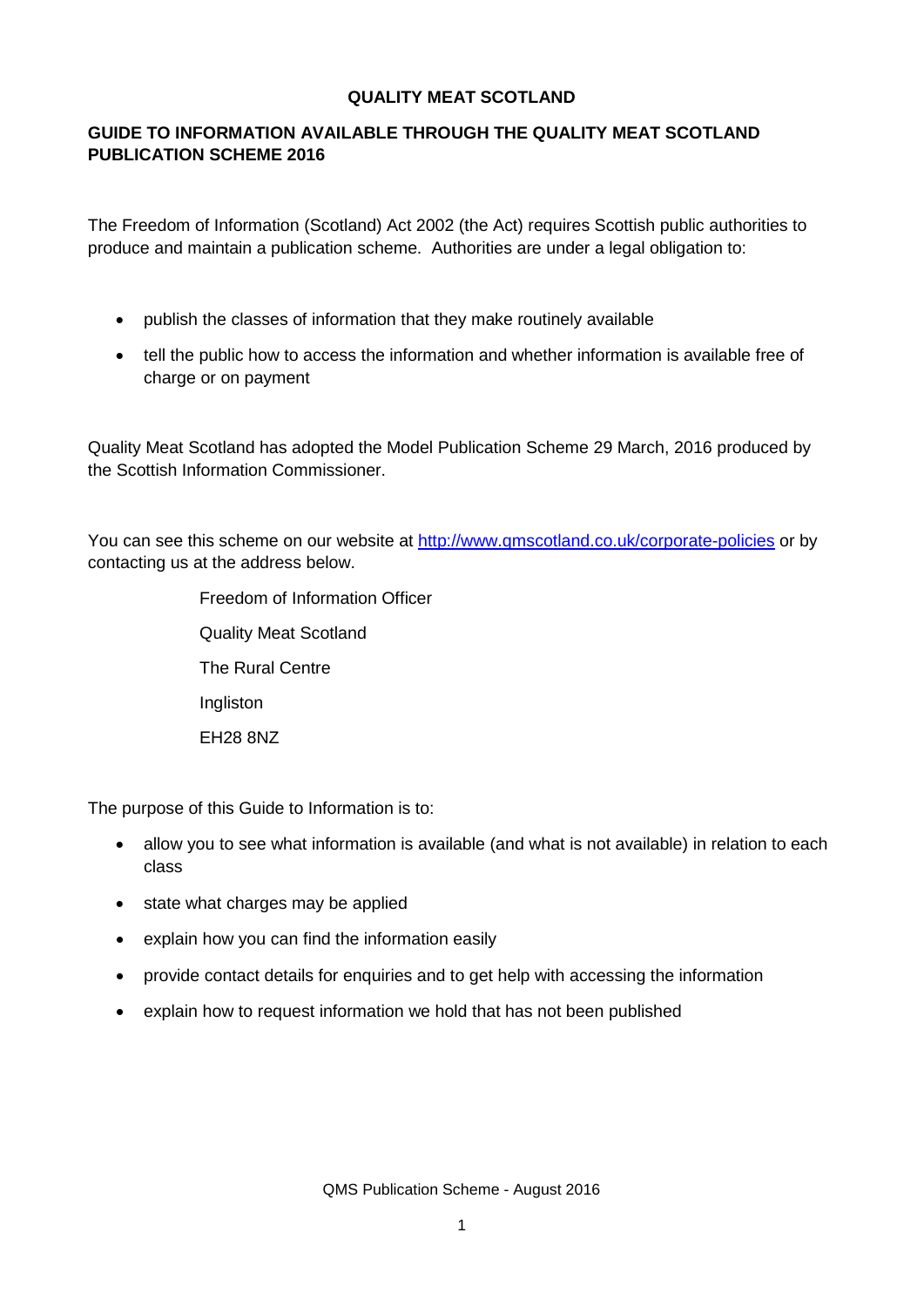## *Availability and formats*

The information we publish through the model scheme is, wherever possible, available on our website. We offer alternative arrangements for people who do not want to, or cannot, access the information online or by inspection at our premises. For example, we can usually arrange to send information to you in paper copy (although there may be a charge for this).

## *Exempt information*

We will publish the information we hold that falls within the classes of information below. If a document contains information that is exempt under Scotland's freedom of information laws (for example sensitive personal information or a trade secret), we may remove or redact the information before publication but we will explain why.

## *Copyright and Re-Use*

Where Quality Meat Scotland holds the copyright in its published information, the information may be copied or reproduced without formal permission, provided that:

- it is copied or reproduced accurately
- it is not used in a misleading context, and
- the source of the material is identified

Where Quality Meat Scotland does not hold the copyright in information we publish, we will make this clear.

# **Charges**

This section explains when we may make a charge for our publications and how any charge will be calculated.

There is no charge to view information on our website or at our premises. However, if you ask for several copies of documents we may charge for the cost of retrieval, photocopying and postage. We will tell you if we intend to charge at the time of your request. Any charge will be payable in advance.

Where charges are applied, photocopied information will be charged at a standard rate of 10p per A4 side of paper (black and white copy) and 30p per A4 side of paper (colour copy). Computer discs will be charged at the rate of £1.00 per CD-Rom. We will pass on the postage charges to the requester at the cost to QMS of sending the information by first class post.

If your request requires additional work we will apply the following considerations:

We will respond within 20 working days to requests that will take less than 40 hours of aggregated staff time to fulfil. This information will be provided at no cost to the applicant.

Where a request will require more than 40 hours of aggregated staff time we will make a charge for this request within the limits established in FOISA. We will notify you of this charge, which will be payable in advance of carrying out the work needed to address your request.

When providing copies of pre-printed publications, we will charge no more than the cost per copy of the total print run.

QMS Publication Scheme - August 2016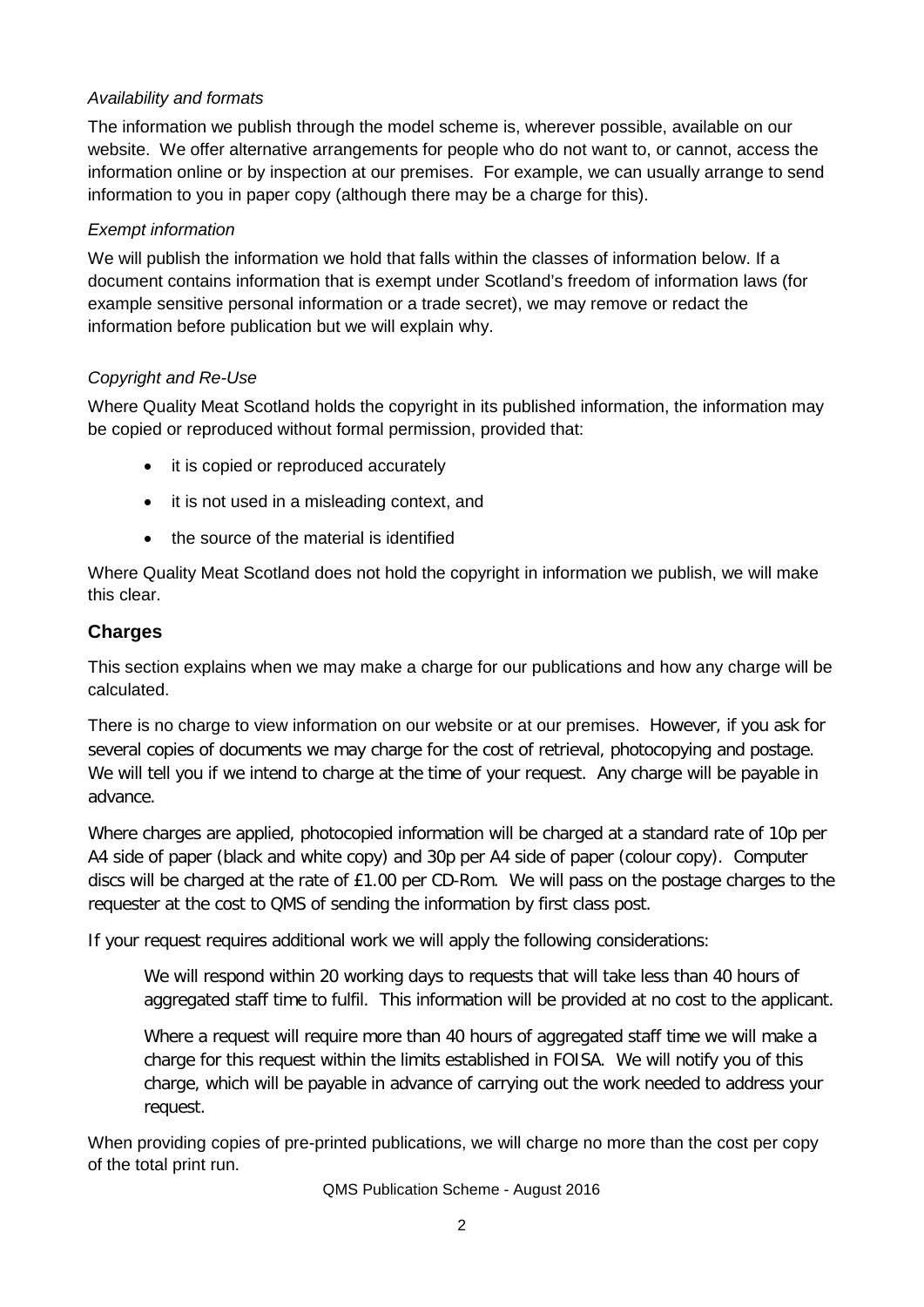We do not pass on any other costs to you in relation to our published information.

## **Contact us**

You can contact us for assistance with any aspect of this publication scheme:

Freedom of Information Officer Quality Meat Scotland The Rural Centre Ingliston EH28 8NZ E-mail: [info@qmscotland.co.uk](mailto:info@qmscotland.co.uk) Tel: 0131 472 4040

We will also be pleased to advise you how to ask for information that we do not publish or how to complain if you are dissatisfied with any aspect of this publication scheme.

# **The classes of information that we publish**

We publish information that we hold within the following classes. Once information is published under a class we will continue to make it available for the current and previous two financial years.

Where information has been updated or superseded, only the current version will be available. If you would like to see previous versions, you are welcome to make a request to us for that information.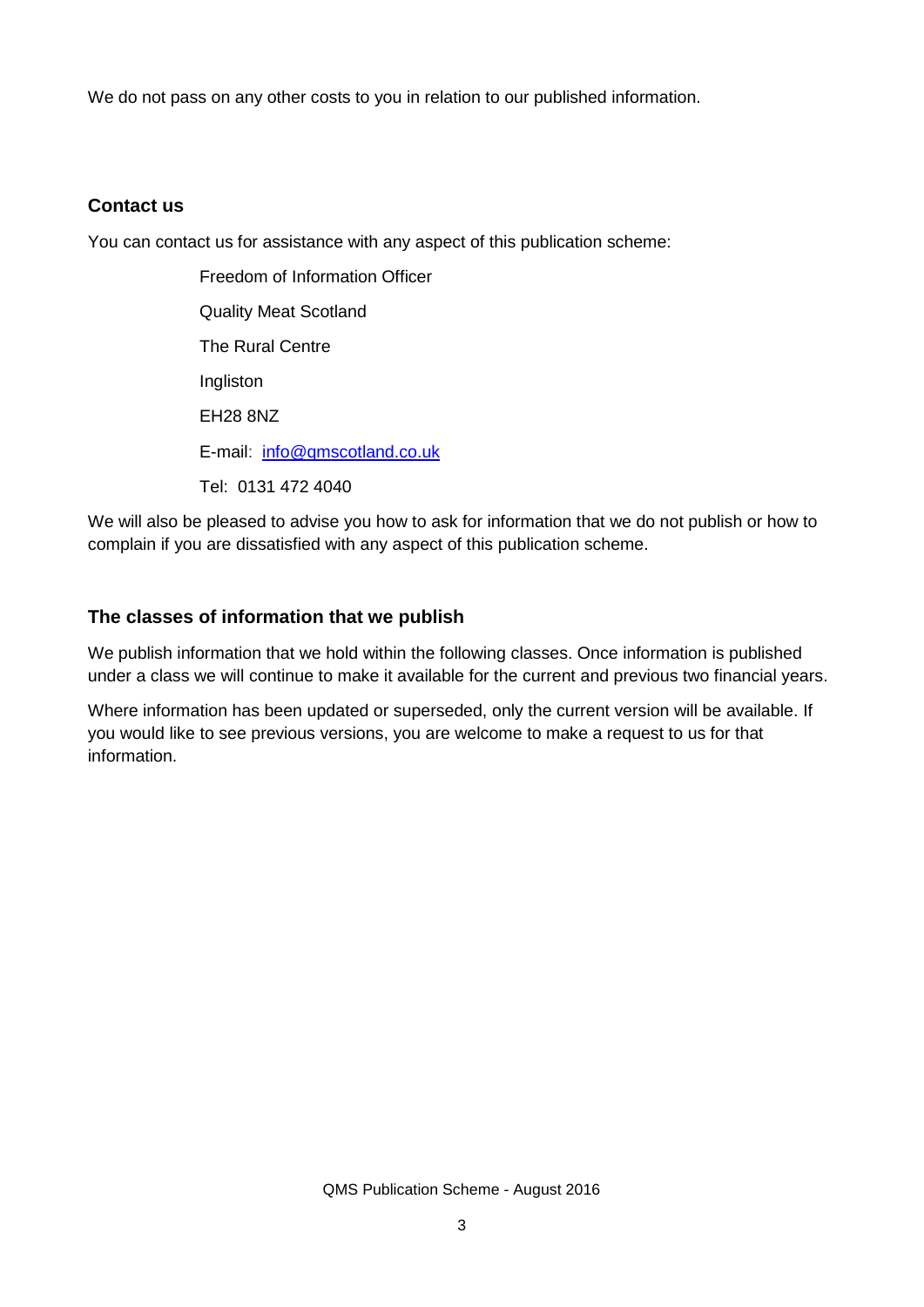# **CLASS 1: ABOUT QUALITY MEAT SCOTLAND**

#### **Class description:**

Information about Quality Meat Scotland, who we are, where to find us, how to contact us, how we are managed and our external relations

| The information we publish<br>under this class                                                                                            | How to access it                                                                                                                    |
|-------------------------------------------------------------------------------------------------------------------------------------------|-------------------------------------------------------------------------------------------------------------------------------------|
| <b>Quality Meat Scotland Order</b><br>which sets out the establishment,<br>functions and constitution of<br><b>Quality Meat Scotland.</b> | Hard copy on request. Or available on Government legislation<br>website:<br>http://www.legislation.gov.uk/ssi/2008/77/contents/made |
| Management Statement and<br><b>Financial Memorandum setting</b><br>out the broad framework within<br>which QMS operates.                  | Hard copy on request.                                                                                                               |
| Board member profiles                                                                                                                     | On the QMS web site:                                                                                                                |
|                                                                                                                                           | http://www.qmscotland.co.uk/qms-board                                                                                               |
| Code of Conduct for Board<br>members                                                                                                      | Hard copy on request.                                                                                                               |
| Register of Interests of Board<br>members and Senior Staff.                                                                               | Available to view on request.                                                                                                       |
| <b>Remuneration of Board</b>                                                                                                              | In Annual Report and Accounts on the QMS web site:                                                                                  |
| members.                                                                                                                                  | http://www.qmscotland.co.uk/sites/default/files/qms accounts<br>to_31.3.2015.pdf<br>Hard copy on request.                           |
|                                                                                                                                           |                                                                                                                                     |
| Who we are and how to contact                                                                                                             | On QMS web site:                                                                                                                    |
| us.                                                                                                                                       | http://www.qmscotland.co.uk/                                                                                                        |
|                                                                                                                                           | http://www.qmscotland.co.uk/qms-team                                                                                                |

# **CLASS 2: HOW QUALITY MEAT SCOTLAND DELIVERS ITS FUNCTIONS AND SERVICES**

#### **Class description:**

Information about our work, our strategy and policies for delivering functions and services and information for our service users.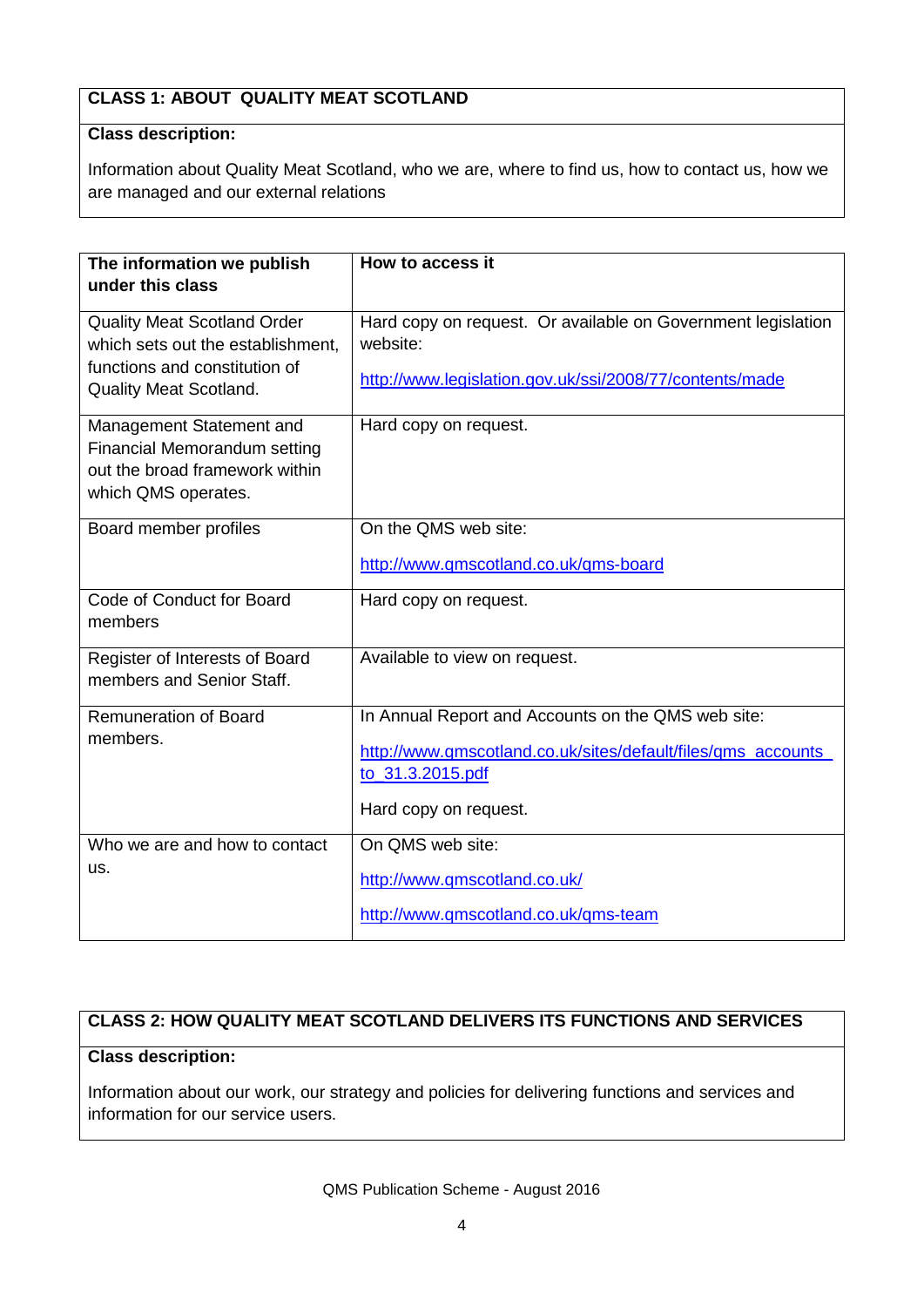| The information we publish<br>under this class                                                                                              | How to access it                                                                                                                                   |
|---------------------------------------------------------------------------------------------------------------------------------------------|----------------------------------------------------------------------------------------------------------------------------------------------------|
| Corporate and Business Plan<br>which sets out the industry<br>operating environment and QMS'<br>strategies for the delivery of its<br>work. | On the QMS web site:<br>http://www.qmscotland.co.uk/sites/default/files/qms_corporate<br>business_plan_2015_2016_0.pdf<br>Or hard copy on request. |

# **CLASS 3: HOW QUALITY MEAT SCOTLAND TAKES DECISIONS AND WHAT IT HAS DECIDED**

# **Class description:**

Information about the decisions we take, how we make decisions and how we involve others

| The information we publish<br>under this class | How to access it                                                                                                                                                                                                                 |
|------------------------------------------------|----------------------------------------------------------------------------------------------------------------------------------------------------------------------------------------------------------------------------------|
| Minutes of Board meetings.                     | On QMS web site:<br>http://www.qmscotland.co.uk/search/site/Minutes%20of%20Bo<br><u>ard</u><br>Hard copy on request.                                                                                                             |
|                                                |                                                                                                                                                                                                                                  |
| <b>Advisory Committees</b>                     | Details of stakeholder participation on QMS Advisory<br>Committees are on the QMS web site:<br>http://www.qmscotland.co.uk/advisory-committees<br>The Terms of Reference for each Advisory Committee is<br>available on request. |

# **CLASS 4: WHAT QUALITY MEAT SCOTLAND SPENDS AND HOW IT SPENDS IT**

Class description:

Information about our strategy for, and management of, financial resources

| we publish<br>under this class | The information   How to access it                                            |
|--------------------------------|-------------------------------------------------------------------------------|
| <b>Annual Report</b>           | On QMS web site at                                                            |
| and Accounts                   | http://www.gmscotland.co.uk/sites/default/files/gms_accounts_to_31.3.2015.pdf |
|                                |                                                                               |

#### QMS Publication Scheme - August 2016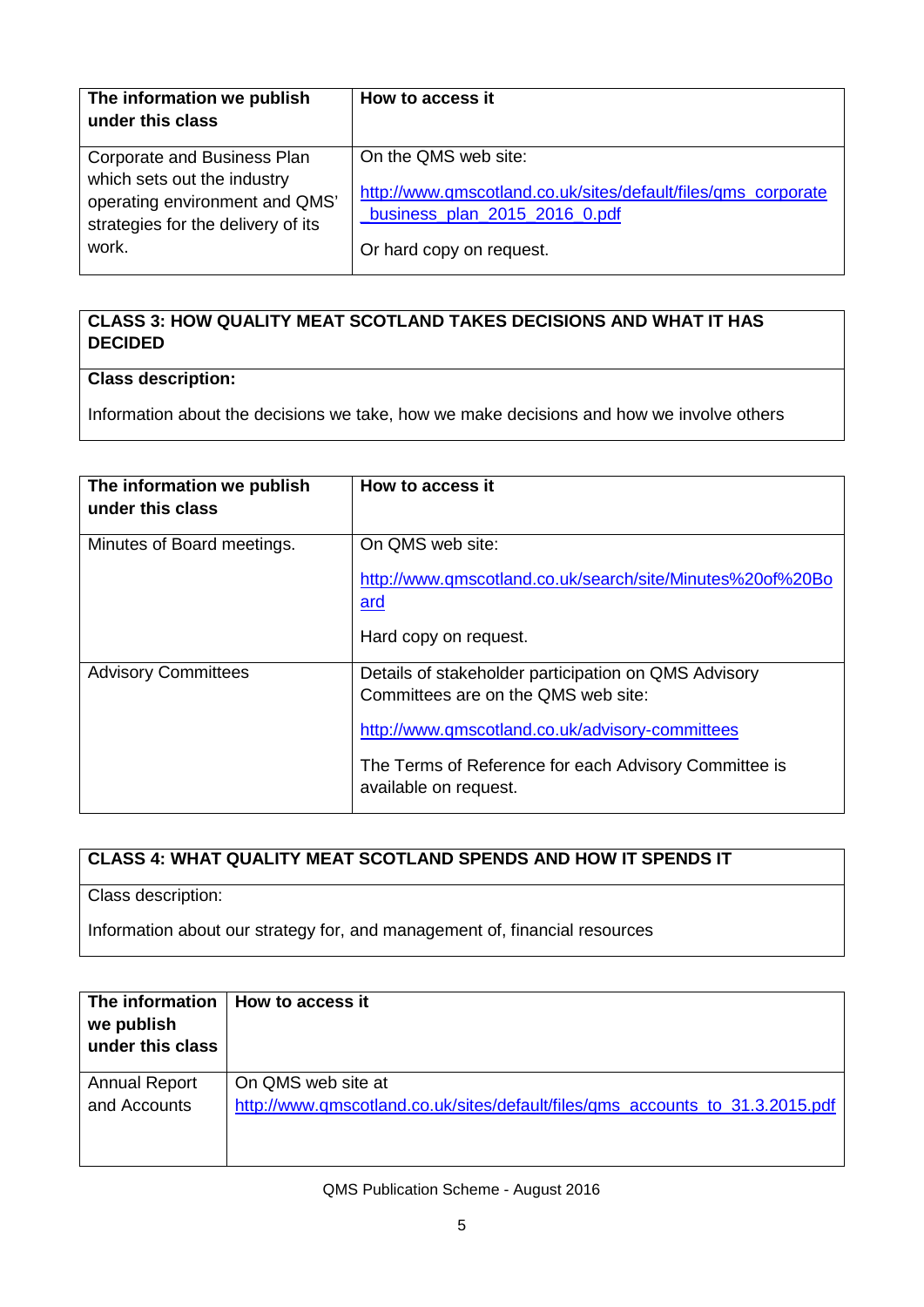## **CLASS 5: HOW QUALITY MEAT SCOTLAND MANAGES ITS HUMAN, PHYSICAL AND INFORMATION RESOURCES**

Class description:

Information about how we manage the human, physical and information resources at Quality Meat **Scotland** 

| The information we publish<br>under this class      | How to access it                                                                                                                              |
|-----------------------------------------------------|-----------------------------------------------------------------------------------------------------------------------------------------------|
| Freedom of Information<br><b>Publication Scheme</b> | On QMS web site at http://www.qmscotland.co.uk/corporate-<br>policies<br>Or hard copy on request.                                             |
| Vacancies                                           | Published on QMS website home page<br>http://www.qmscotland.co.uk<br>And if required advertised on commercial web sites or in<br>publications |
| Employee Handbook                                   | Available for inspection at the QMS office. Hard copies of<br>sections available on request.                                                  |
| News releases                                       | Published on QMS web site<br>http://www.qmscotland.co.uk/news-and-events                                                                      |
| Industry events                                     | Calendar of industry events published on QMS web site<br>http://www.qmscotland.co.uk/news-and-events                                          |

# **CLASS 6: HOW QUALITY MEAT SCOTLAND PROCURES GOODS AND SERVICES FROM EXTERNAL PROVIDERS**

Class description:

Information about how we procure goods and services, and our contracts with external providers

| The information we publish<br>under this class             | How to access it      |
|------------------------------------------------------------|-----------------------|
| Procurement policy statement<br>and guidance on tendering. | Hard copy on request. |